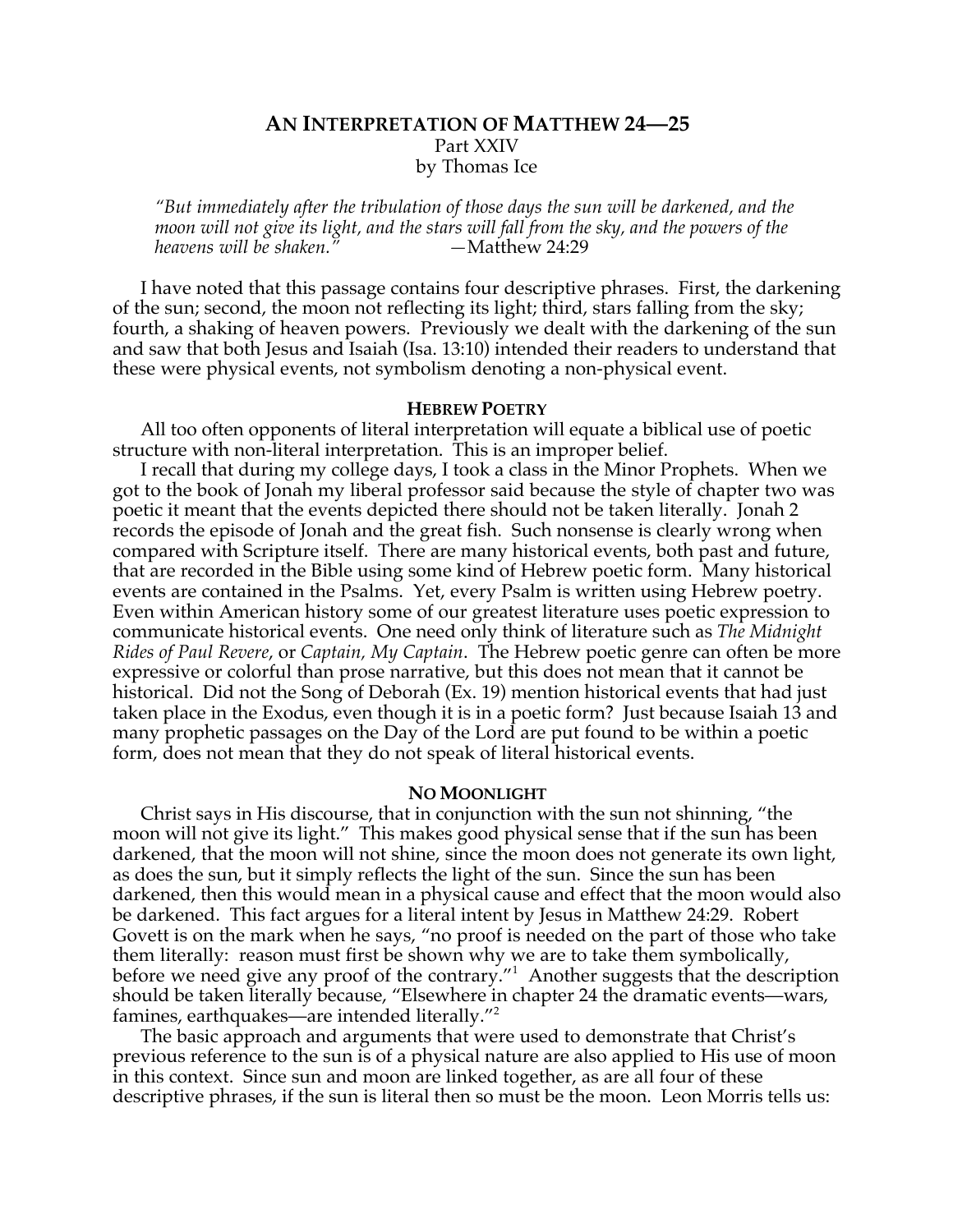There is to be no source of light here on earth in that day. It accords with what will happen to sun, moon, and stars that *the powers of the heavens will be shaken*. . . . Whatever functions they may be exercising at the time will be affected by the great fact that the Son of man is coming back to this earth to bring an end to the current system and to inaugurate the reign of God over all the earth.<sup>3</sup>

### **STAR POWER**

The third of four descriptions that will take place "immediately after the tribulation of those days" will be "the stars will fall from the sky." These events are all in preparation for the second coming that is described in verse 30. A heavenly blackout that will provide a perfect background for the brilliant arrival of Jesus Christ back to planet earth to set up His thousand year rule.

Preterists, such as Gary DeMar, do not think that this passage describes the backdrop for Christ's bodily return to Jerusalem. "When the tribulation of 'those days' is completed, the end of the temple and city is near," claims DeMar. "As the time for Jerusalem's judgment draws ever closer, certain other signs would appear. These later signs are descriptive of the fall of the nations and kingdoms."4 Concerning the stars in this passage, DeMar believes that they "represent people and nations. The people of Israel were represented as stars (Gen. 22:17; 26:4; Deut. 1:10)."<sup>5</sup> Once again, does Christ intend a literal or figurative event. Even if it a figure of speech, which I do not think it is, it would not necessarily follow that DeMar's understanding would be correct. Theoretically, stars could be used figuratively and still relate to the second advent. Why should this descriptive phrase also be taken literally, as have the sun and moon?

#### **STARS FALLING TO THE EARTH**

The text says, "the stars will fall from the sky." It does not say in this passage that stars will fall to the earth. Yet, that is how DeMar attempts to finesse the passage by trying to connect it with Revelation 6:13, which says, "and the stars of the sky fell to the earth." "How can *stars* fall to the Earth and the Earth survive,"<sup>6</sup> asks DeMar?

First, *aster,* the Greek word for star, can refer to physical stars in the sky (Mat. 2:2, 7, 9–10) or it can be used figuratively as a symbol, referring to people and angels (Jude 13, Rev. 8:10–11; 9:1). Second, stars literally do fall from heaven upon the earth. They are called "falling stars," "shooting stars," "comets," or "meteors." The Greek word for star can be used in this way.<sup>7</sup> The word 'star' (Greek *aster*) refers to any luminous body in the sky other than sun and moon."<sup>8</sup> Stars that fall to the earth often disintegrate and burn up as they enter the earth's atmosphere. Robert Gundry has said, "The falling of the stars refers to a shower of meteorites."<sup>9</sup>

A number of commentators see the falling stars as meteorites. Greek scholar, Kenneth Wuest translates Revelation 6:13 as follows: "the *meteors* of the heaven fell to the earth."<sup>10</sup> Grant Osborne says, "The background is a huge meteor shower."<sup>11</sup> In reference to the meaning of star, Robert Thomas says, "Its meaning is broad enough to include smaller objects that hurtle through space from time to time. . . . a very large meteor shower that invades the terrestrial atmosphere."12 Kendell Easley declares, "we speak of 'falling stars' or 'shooting star' emanating from a meteor shower."<sup>13</sup> "The most likely identification of these particular falling stars is that of a great swarm of asteroids that pummel the earth," says Henry Morris.<sup>14</sup>

Further, the description of the falling stars to the earth in Revelation 6:13 is not a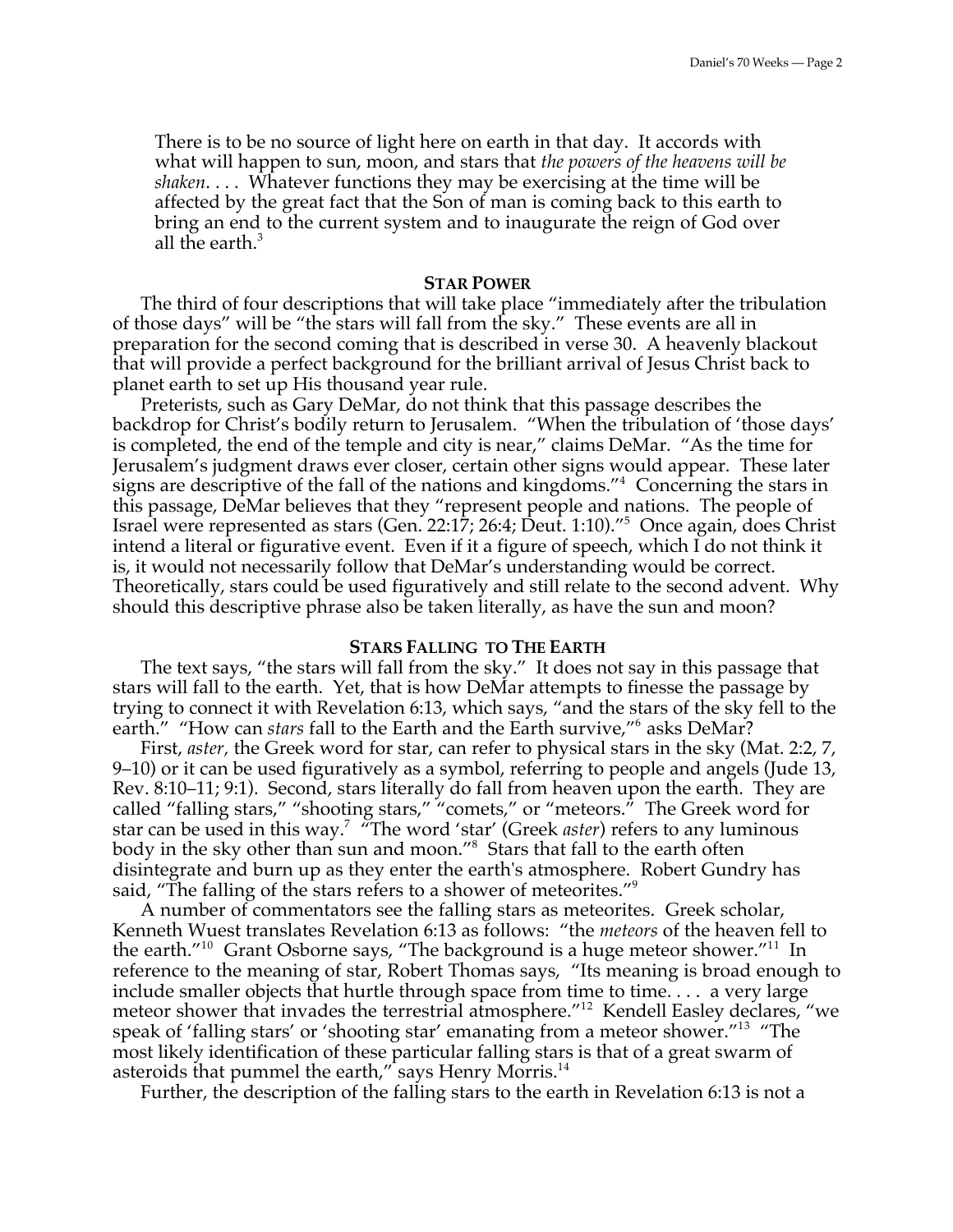complete emptying of the heavens of all of their stellar components. It is a partial event as supported by the part of verse 13 that says, "as a fig tree casts its unripe figs when shaken by a great wind." Robert Govett explains as follows:

Not all of them are cast down; as the comparison appears to prove. For their fall is like that of the untimely figs of a fig-tree, much shaken by a gale. The fruit intended is the winter-fig, that comes out too late in the summer to ripen, and loses its hold of the tree during the inclement skies of the end of the year; so as to be easily shaken off by any wind, which agitates to any considerable extent the branches of the tree.<sup>15</sup>

Falling stars are what cause the people of the earth to hide in caves in Revelation 6:12- 17.

The six seal judgment, which is being described this passage, is not a parallel passage to Matthew 24:29, even though there are some similar phrases in both passages. The context is totally different. The six seal judgment describes a partial judgment, which does not include the second coming. Matthew 24:29 describes a complete blackout of the sun, moon, and stars, followed by the second coming. Even though DeMar tries to equate these passages,<sup>16</sup> there are too many differences to justify such an understanding. Revelation 6:13 is the only passage which teaches that stars will fall upon the earth. The other passages referencing literal stars, which includes Matthew 24:29 and Mark 13:24, simply say that the stars will fall from the sky, not to the earth. Thus, it is in this way that the sixth seal judgment will be fulfilled literally.

## **REVELATION 12**

DeMar also indicates that Revelation 12:4 is a passage that we believe refers to literal stars. It says of the great red dragon (Satan), "And his tail swept away a third of the stars of heaven." "Again, 'a third of the meteorites of heaven' would have a devastating effect on our planet. Earth would cease to exist," DeMar declares. "Scientists have speculated that a single meteorite threw up enough debris upon impact with Earth that it 'ended the reign of the dinosaurs.'"<sup>17</sup>

It is not surprising that DeMar uses an evolutionary hypothesis to defend his naturalistic interpretation. Nevertheless, we literalists do not believe that physical stars are in view in verse 4. I have already noted above that the word star can be used to refer to the physical stars in the sky or as a symbol referring to a personality. DeMar hides from his readers what is said a few verses later: "And the great dragon was thrown down, the serpent of old who is called the devil and Satan, who deceives the whole world; he was thrown down to the earth, and his angels were thrown down with him" (Rev. 12:9). Revelation 12:4 uses "stars" as a symbol for angels (as in Job 38:7), in this case fallen angels, because verse 9 repeats what is said in verse 4 using the nonsymbolic term "angels." Robert Thomas notes:

The stars must refer to angels who fell with Satan in history past. The similarity of this verse to Dan. 8:10, where "the host of heaven" is an apparent reference to angels, shows this. Already in Revelation a star has pictured an angel (9:1). That factor along with the reference to Satan's angels in 12:8–9 adds credence to this explanation.<sup>18</sup>

Apparently DeMar must obfuscate and misrepresent the views of others in order to